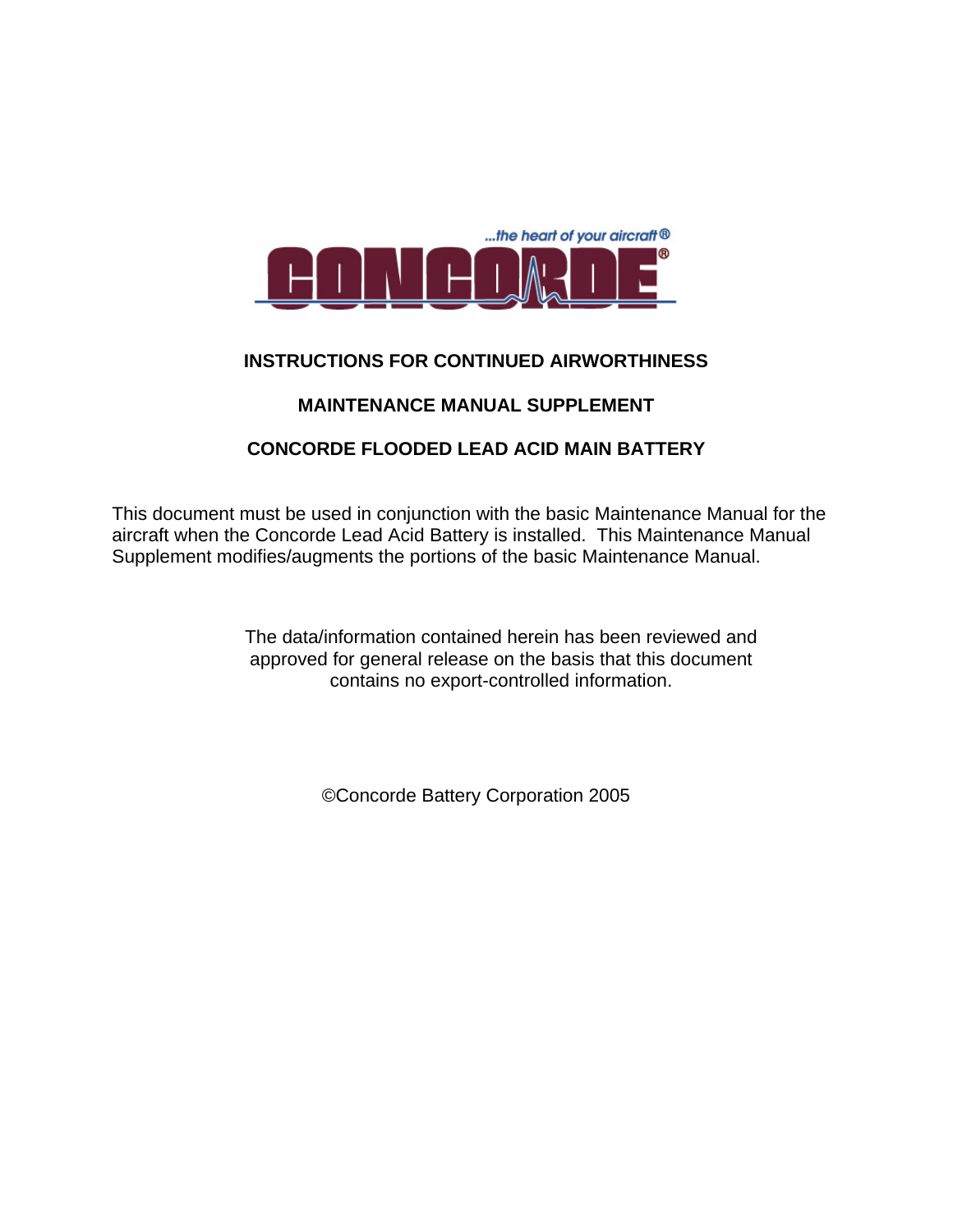# RECORD OF REVISIONS

| Rev.<br>No. | Description                                                                                                          | Date     | Appd |
|-------------|----------------------------------------------------------------------------------------------------------------------|----------|------|
| A           | 1. Corrected page number<br>2. Corrected metric torque<br>3. Deleted paragraph a, recharging on the aircraft         | 11/28/00 | JBT  |
| B.          | 1. Add note on watering<br>2. Add hydrometer & SG readings                                                           | 11/30/01 | JBT  |
| C           | 1. Revised format<br>2. Assigned drawing number<br>3. Minor text revisions<br>4. Add notes on inspection requirement | 6/20/02  | JBT  |
| D           | Completely revised                                                                                                   | 7/3/03   | JBT  |
| F           | 1. Rev activation instructions<br>2. Delete taper and CP charging<br>3. Rev CP charging voltage                      | 10/19/04 | JBT  |

| <b>Instructions for Continued Airworthiness,</b><br>TITLE<br>Concorde Flooded Lead-Acid Main Battery |  | DWG NO.<br>5-0144 | REV |
|------------------------------------------------------------------------------------------------------|--|-------------------|-----|
| 63017<br>CAGE CODE                                                                                   |  | SHEET 2 OF 13     |     |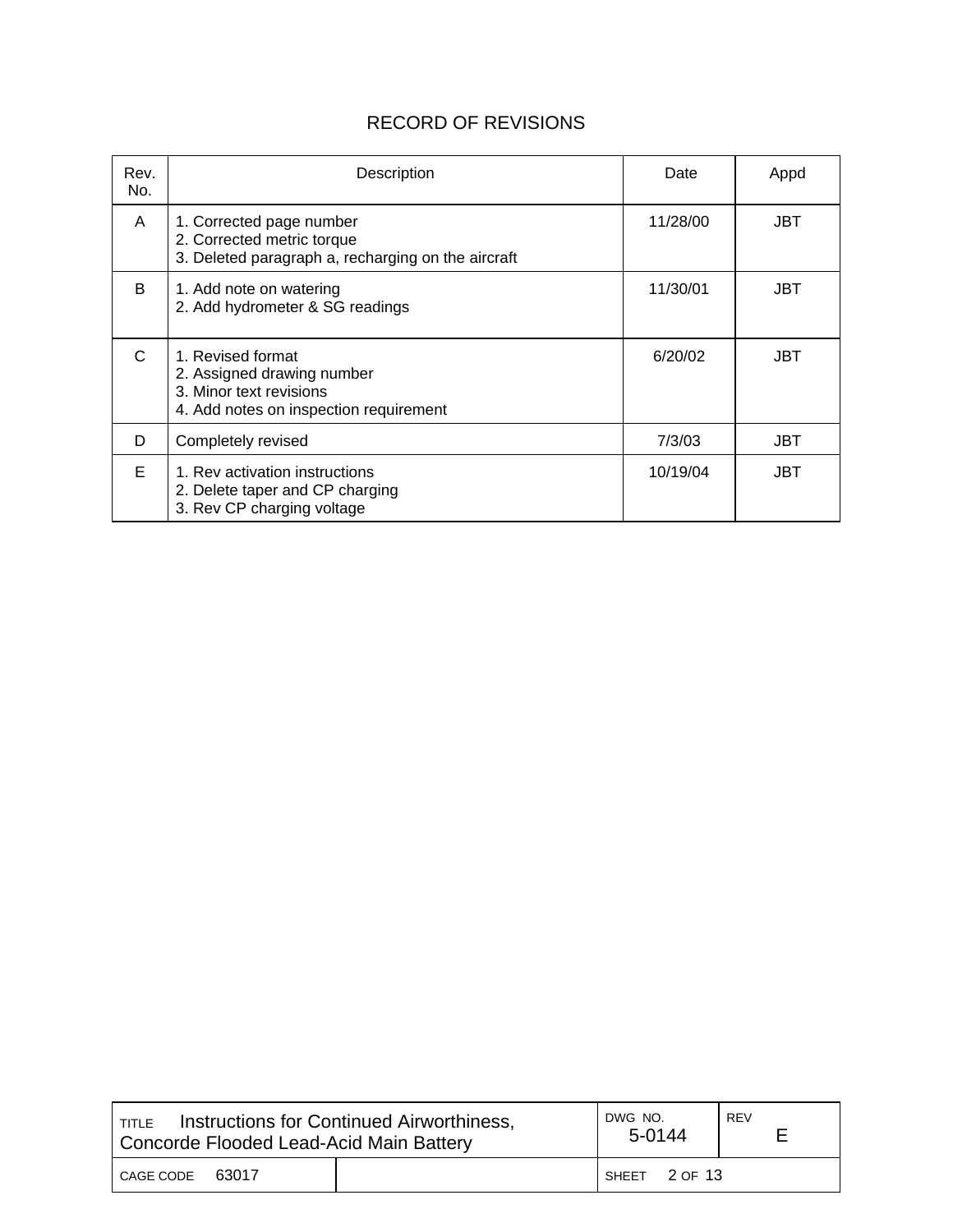# **CONTENTS**

| Instructions for Continued Airworthiness,<br><b>TITLE</b><br>Concorde Flooded Lead Acid Main Battery |  | DWG NO.<br>5-0144 | REV |
|------------------------------------------------------------------------------------------------------|--|-------------------|-----|
| 63017<br>CAGE CODE                                                                                   |  | SHEET 3 OF 13     |     |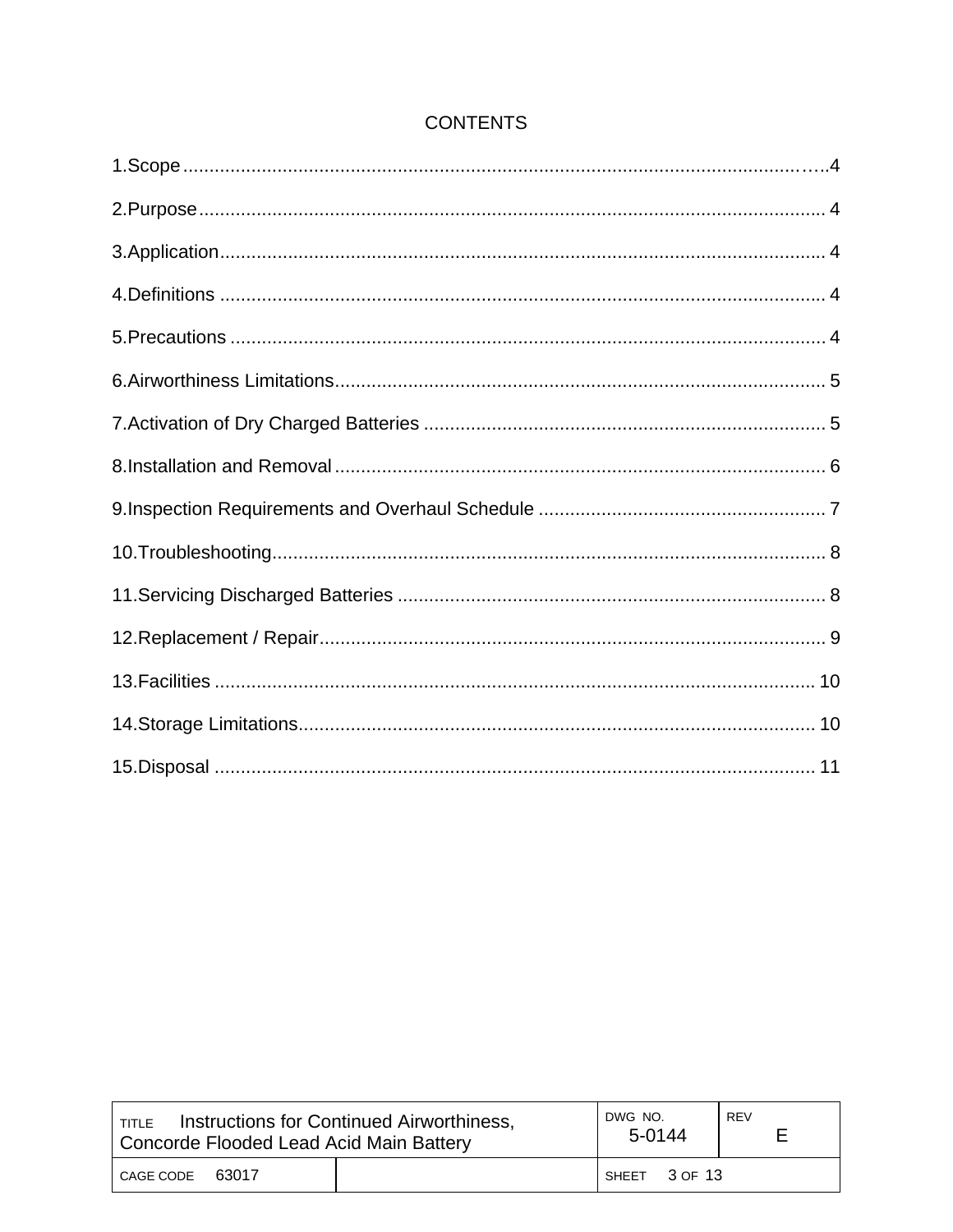- 1. Scope: This Maintenance Manual Supplement provides the additional data required to insure satisfactory operation, maintenance, and repair of the Concorde flooded lead acid battery installationScope: This Maintenance Manual Supplement provides the additional data required to insure satisfactory operation, maintenance, and repair of the Concorde flooded lead-acid battery installation.Scope: This Maintenance Manual Supplement provides the additional data required to insure satisfactory operation, maintenance, and repair of the Concorde flooded lead-acid battery installation.Scope: This Maintenance Manual Supplement provides the additional data required to insure satisfactory operation, maintenance, and repair of the Concorde flooded lead-acid battery installation.Scope: This Maintenance Manual Supplement provides the additional data required to insure satisfactory operation, maintenance, and repair of the Concorde flooded lead-acid battery installation.
- 2. Purpose: This manual sets forth the instructions for determining continued airworthiness of a Concorde flooded lead acid battery.
- 3. Application: Concorde dry charged (flooded) aircraft batteries CB series.
- 4. Definitions:
	- a. Flooded battery A lead acid battery that contains liquid electrolyte. For aircraft, these are equipped with aerobatic vent caps to prevent the spilling of acid during maneuvers requiring a change in attitude of the battery.
	- b. Rated capacity C1 Quantity of electricity in Ampere-hours (Ah) which the cell or battery is capable of delivering in 1 h, throughout its normal service life, after full charge, under conditions defined with regard to temperature and end discharge voltage.
	- c. End Point Voltage (EPV) Unless otherwise stated, during discharge the battery voltage corresponding to a mean voltage per cell of 1.67 Volts for lead-acid batteries.
- 5. Precautions:
	- a. **CAUTION:** Aircraft batteries are certified to have certain minimum capacity for emergency operations in the event of a electrical generator system failure. Never "Jump Start" an aircraft that has a discharged or "Dead" battery.
	- b. **WARNING: ELECTRIC SHOCK HAZARD.** Do not touch uninsulated portion of the connector or the battery terminals. A possibility of serious electrical shock exists.
	- c. **WARNING: ELECTRIC SHOCK HAZARD.** Do not lay tools or other metal objects on the battery as arcing or explosion could occur. Remove conductive jewelry before working around battery, charger, or test equipment.

| Instructions for Continued Airworthiness,<br><b>TITLE</b><br>Concorde Flooded Lead Acid Main Battery |  | DWG NO.<br>5-0144 | REV |
|------------------------------------------------------------------------------------------------------|--|-------------------|-----|
| 63017<br>CAGE CODE                                                                                   |  | SHEET 4 OF 13     |     |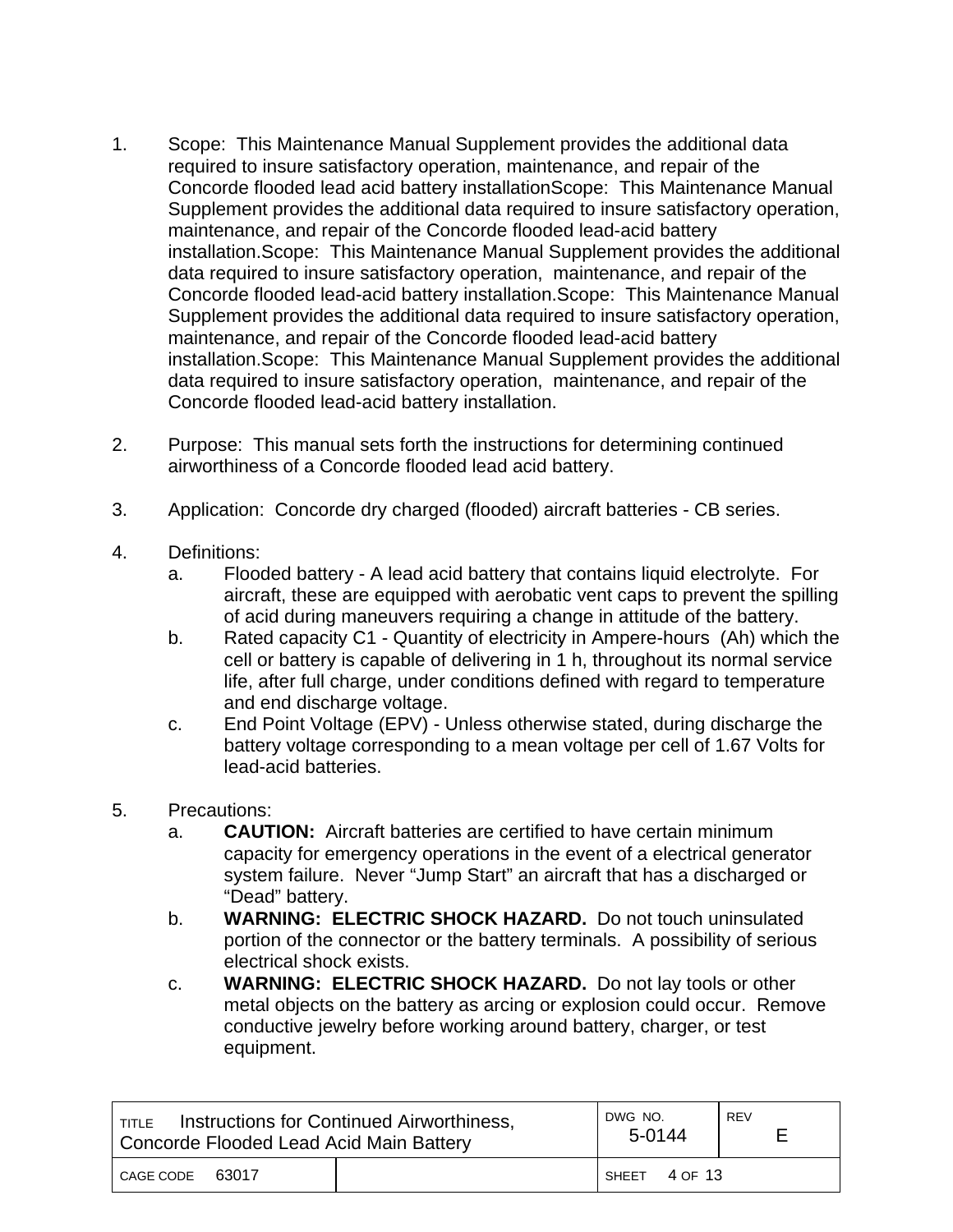- d. **CAUTION: ELECTRIC BURN HAZARD.** Do not wear conductive rings, belt buckles, or other jewelry when working with batteries, chargers, or test equipment. Do not lay tools or other metal objects on the battery as arcing and severe burns could occur.
- e. **WARNING:** Batteries on charge or discharge produce hydrogen gas, which can explode if ignited. Do not smoke, use an open flame, or cause sparking near a battery. Charge, service or test a battery only in a well ventilated area. The use of exhaust fans may reduce the risk of explosion.
- f. **WARNING:** Batteries contain sulfuric acid which will cause burns**. DO NOT TOUCH EYES AFTER TOUCHING BATTERY**. Do not get acid in your eyes, or on your skin, or clothing. In the event of acid in the eyes, flush thoroughly with clean cool water for several minutes. Get professional medical attention. Refer to battery MSDS for additional information.
- g. **WARNING:** Wear proper eye, face and hand protection at all times when working with batteries. Know the location and use of emergency eyewash and shower nearest the battery charging area.
- h. **CAUTION:** To prevent damage to the connector, arc burns, or explosion, batteries should never be connected or disconnected while being charged or discharged. Batteries must be connected or disconnected only when the circuit is open. Ensure the aircraft battery switch, external power source, or the charger/analyzer is in the **OFF** position before connecting or disconnecting the battery. Battery terminal protectors should be installed whenever the battery is not connected in the aircraft or to the test equipment.
- i. **CAUTION:** Batteries contain hazardous materials. Know the location and proper use of emergency response materials. Refer to battery Material Safety Data Sheet (MSDS) for additional information.
- j. **Caution / Warning:** Only constant potential charging may be done on the aircraft. DO NOT constant current charge a battery on the aircraft. There may be a serious risk of injury to personnel and / or damage to the aircraft or aircraft systems due to high voltage and generation of explosive gases when charging constant current.
- 6. Airworthiness Limitations: There are no airworthiness limitations associated with the installation of a Concorde flooded lead acid battery in an aircraft.
- 7. Activation of Dry Charged Batteries:
	- a. Remove the sealing tape from the vents and remove the vent caps.
	- b. Fill each cell with 1.285 SG electrolyte to a height just above the top of the plates and separators.
	- c. Let the battery stand until it cools to room temperature or for one hour. Then, add more electrolyte to 1/4 inch above the top of the plates and separators. **Do not overfill.**

| Instructions for Continued Airworthiness,<br>TITLE<br>Concorde Flooded Lead Acid Main Battery |  | DWG NO.<br>5-0144 | REV |
|-----------------------------------------------------------------------------------------------|--|-------------------|-----|
| 63017<br>CAGE CODE                                                                            |  | SHEET 5 OF 13     |     |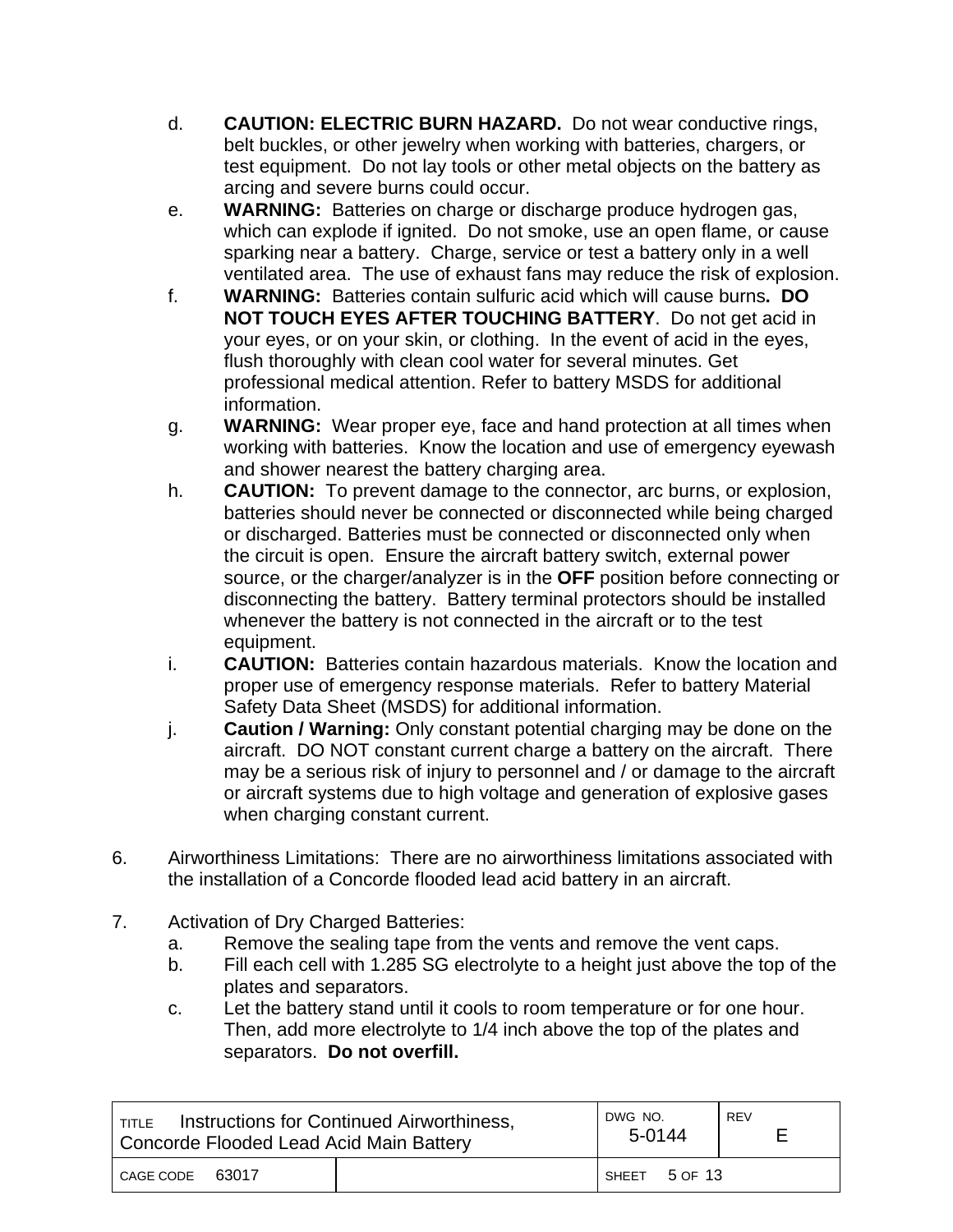- d. Install vent caps.
- e. Boost charge the battery Constant Current (CI) charge at 1/10 of the C1 rate for 20 hours.

**NOTE:** The battery is fully charged when the voltage stabilizes or decreases slightly and the SG of the electrolyte stabilizes for three successive readings taken at one hour intervals.

 **WARNING:** Complete charging after activation is required for satisfactory performance. Do not allow the battery temperature to exceed 120 $^{\circ}$  F.

f. After the battery is fully charged, it may be necessary to adjust the electrolyte SG of each cell to 1.285 by diluting higher SG cells with approved water and by filling the lower SG cells with stronger electrolyte. Install vent caps.

 **NOTE:** Add water only when the battery is warm, such as immediately after charge or flight. **Do not overfill.**

- g. Wash and dry outside of battery before installation.
- 8. Installation and Removal:

**NOTE:** The following instructions are generic. See airframe manufacturer's maintenance manuals or STC for instructions specific to a particular aircraft model. For removal and replacement of a nickel cadmium battery, see airframe maintenance manual or STC.

- a. Installation procedure:
	- i. Remove old battery:
		- (1) Set Master Switch to the **OFF** position.
		- (2) Disconnect any external power supply
		- (3) Open battery compartment access panels.
		- (4) Disconnect battery quick disconnect plug or remove terminal bolts and disconnect battery cables from battery terminals. Always disconnect the ground cable first.
		- (5) Disconnect battery ventilation tubes, if any.
		- (6) Unlock battery hold down clamps or remove battery hold down bars. Disengage battery.
		- (7) Carefully remove battery.

 **WARNING:** Batteries are heavy. Use appropriate lifting devices or equipment. Use battery handles where provided.

- ii. Install new battery:
	- (1) Set Master Switch to the **OFF** position.
	- (2) Disconnect any external power supply.
	- (3) Open battery compartment access panels.
	- (4) Ensure the battery container or tray is clean and dry.
	- (5) Install battery in battery container or tray.

**WARNING:** Batteries are heavy. Use appropriate lifting devices or equipment. Use battery handles where provided.

(6) Engage battery hold down hardware, torque and safety wire

| Instructions for Continued Airworthiness,<br>TITLE<br>Concorde Flooded Lead Acid Main Battery |  | DWG NO.<br>5-0144 | <b>REV</b> |
|-----------------------------------------------------------------------------------------------|--|-------------------|------------|
| 63017<br>CAGE CODE                                                                            |  | 6 OF 13<br>SHEET  |            |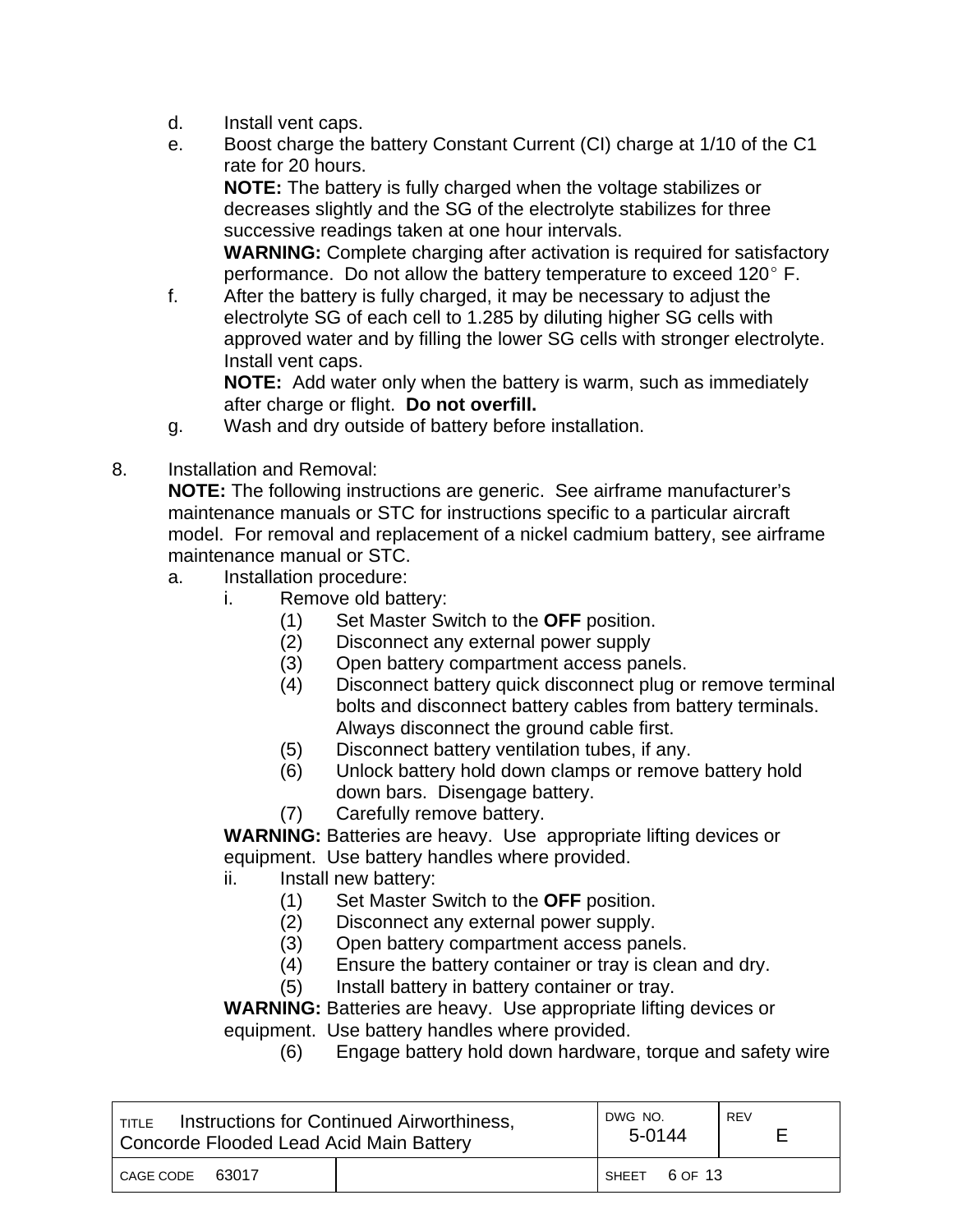per airframe manufacturer maintenance manual.

- (7) Connect battery vent tubes to aircraft ventilation system, if any.
- (8) Connect battery quick disconnect plug, or for ring terminals, install with bolt and bevel lock washer provided with the battery. Torque terminal bolts as noted on the battery label. Always install the ground cable last.

**CAUTION:** Use an open end wrench on the flats of the battery terminal while torquing the terminal bolts. Failure to do so may result in the rupture of the battery seal at the terminal and premature failure of the battery.  **CAUTION:** Use only the hardware provided with the battery. Do not place any stainless steel or steel washers between the ring terminal and the battery terminal.

- (9) Replace electrical compartment access panel.
- (10) Update aircraft weight and balance data, if necessary.
- (11) Perform an operational test.
- (12) Annotate log book with battery serial number and date of installation.
- 9. Inspection Requirements and Overhaul Schedule:
	- a. Inspection Requirements:

**NOTE:** If the battery is used to satisfy the essential power requirement, it must be capacity tested. If the battery is not used for essential power, there is no requirement for periodic capacity checks.

- i. Scheduled inspections:
	- (1) An initial check of the emergency capacity is required 12 months after installation or after 600 hours of operation, whichever occurs first.
	- (2) After the initial check, a check of emergency capacity is required after 12 months or after every additional 200 hours of operation.
- **NOTE:** The inspection schedule may be adjusted after the useful battery life is established in a particular operation. After the useful life of a battery is established for a particular aircraft or operating mode, the actual useful life period in months or hours may be substituted for the above schedule.
- b. Inspection Procedure:
	- i. Charge the battery:
		- (1) Special tools:
			- (a) Advanced Power Products Beta D-50 Aircraft Battery Analyzer, P/N 4126 or equal.
			- (b) Advanced Power Products Alpha C-25 Battery Charger, P/N 4142 or Advanced Power Products Activator 282 Battery Charger, P/N 4105 or equal.

| Instructions for Continued Airworthiness,<br>TITLE<br>Concorde Flooded Lead Acid Main Battery |  | DWG NO.<br>5-0144 | <b>REV</b> |
|-----------------------------------------------------------------------------------------------|--|-------------------|------------|
| 63017<br>CAGE CODE                                                                            |  | SHEET 7 OF 13     |            |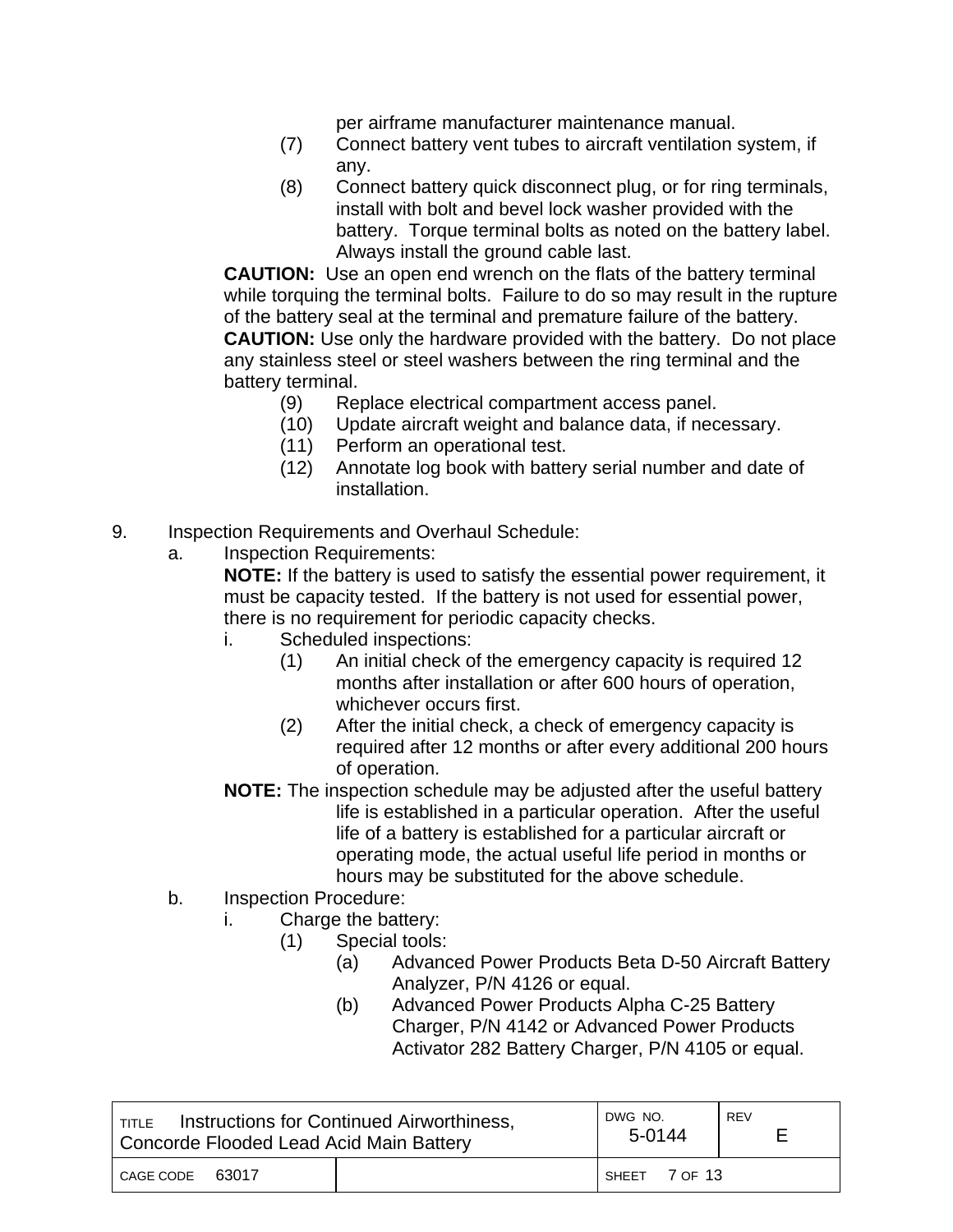- (c) Advanced Power Products CA-1550 Charger / Analyzer P/N 4159 or equal.
- (d) Hydrometer P/N 9295 or equal.
- (2) Depending on the type of charger available, charge the battery Constant Potential (CP). Charge at 14.4 volts for 12 volt batteries or 28.8 volts for 24 volt batteries until the charge current stabilizes for 1 hour.
- (3) The battery is fully charged when the voltage stabilizes or decreases slightly and the SG of the electrolyte stabilizes for three consecutive successive readings taken at one hour intervals.
- ii. Capacity test:
	- (1) Stabilize the battery at 15°C (59°F) or higher. The battery must be at the temperature for at least 24 hours.
	- (2) Discharge the battery at the C1 rate to an end point voltage of 10 volts for 12 volt batteries or 20 volts for 24 volt batteries, or the rate and end point voltage (EPV) specified by the airframe manufacturer for essential power.
	- (3) Record the time to EPV.
	- (4) The battery is acceptable for continued use if the ampere hour capacity (actual hours of discharge x ampere rate of discharge) is greater than 85% of the nominal rated capacity (C1) shown on the label (i.e. 51 minutes or more). If the battery passes return it to service. If the battery fails replace it.

**NOTE:** Airframe or accessory equipment manufacturers may specify a higher capacity requirement.

- (5) If the battery gets very hot (external case temperature greater than  $55^{\circ}$ C / 130 $^{\circ}$ F) during charging, it should be replaced.
- c. Overhaul Schedule: No component overhaul required for this type product.

### 10. Troubleshooting:

| Symptom                              | <b>Probable Cause</b>                     | <b>Corrective Action</b>                |
|--------------------------------------|-------------------------------------------|-----------------------------------------|
| Low voltage / no<br>voltage          | Battery partially or fully<br>discharged  | Charge in accordance with Section<br>11 |
| Battery does not<br>hold charge      | Battery beyond<br>serviceable life        | Replace battery                         |
| Battery gets hot<br>while recharging | <b>Battery beyond</b><br>serviceable life | Replace battery                         |

| Instructions for Continued Airworthiness,<br>TITLE<br>Concorde Flooded Lead Acid Main Battery |  | DWG NO.<br>5-0144 | REV |
|-----------------------------------------------------------------------------------------------|--|-------------------|-----|
| 63017<br>CAGE CODE                                                                            |  | SHEET 8 OF 13     |     |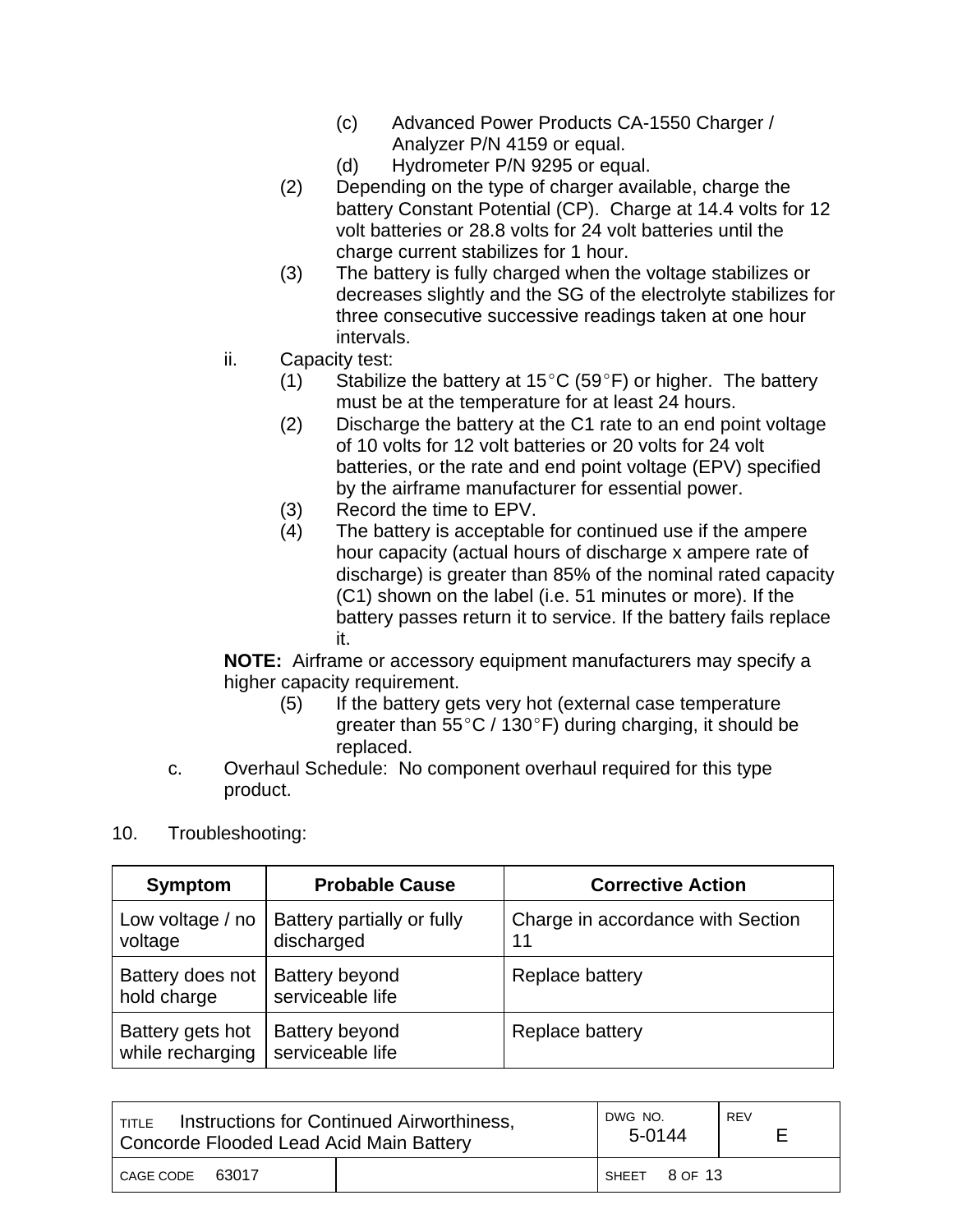- 11. Servicing discharged batteries:
	- a. Recharging dual (parallel) batteries on the aircraft should be done individually.
	- b. Recharging a single battery on the aircraft:
		- i. Special tools:
			- (1) Advanced Power Products Activator 282 Battery Charger, P/N 4105, or equal constant potential charger.
			- (2) The Activator 282 is fully automatic. Connect to battery and initiate charging. If using a constant potential charger, follow instructions below.

**Caution / Warning:** Only constant potential charging may be done on the aircraft. Ensure the charging area is well ventilated. DO NOT constant current charge a battery on the aircraft. There may be a serious risk of injury to personnel and / or damage to the aircraft and aircraft systems.

- ii. Set the charger for 2.4 volts per cell (14.4 volts for a 12 volt battery, 28.8 volts for a 24 volt battery).
- iii. Set the current limit to the C1 rate.

 **NOTE:** If current on external power unit is not adjustable, do not charge the battery in the aircraft

- iv. The battery is fully charged when the voltage stabilizes or decreases slightly and the SG of the electrolyte stabilizes for three consecutive successive readings taken at one hour intervals.
- c. Uninstalled recharging:
	- i. Remove the battery from the aircraft.
	- ii. Special tools:
		- (1) Advanced Power Products Alpha C-25 Battery Charger, P/N 4142; Advanced Power Products CA-1550 Charger / Analyzer P/N 4159; or equal.
	- iii. Depending on the type of charger available, charge the battery Constant Potential (CP), Constant Current (CI), or with a taper charger
		- (1) If Constant Potential, charge at 14.4 volts for 12 volt batteries or 28.8 volts for 24 volt batteries until the charge current stabilizes for 1 hour.

**NOTE:** Batteries that have been allowed to stand in a deeply discharged state may not accept a CP recharge. See conditioning procedure in paragraph 14.c for handling those batteries.

(2) If Constant Current, the maximum charge rate in Amperes is the C1 rate on the label divided by 3.

**Warning:** Constant current charging must be monitored. Charge current must be reduced or charging discontinued when the battery gets hot. Electrolyte lost due to charging must be replaced with water.

iv. The battery is fully charged when the voltage stabilizes or

| Instructions for Continued Airworthiness,<br>TITLE<br>Concorde Flooded Lead Acid Main Battery |  | DWG NO.<br>5-0144 | <b>REV</b> |
|-----------------------------------------------------------------------------------------------|--|-------------------|------------|
| 63017<br>CAGE CODE                                                                            |  | ISHEET 9 OF 13    |            |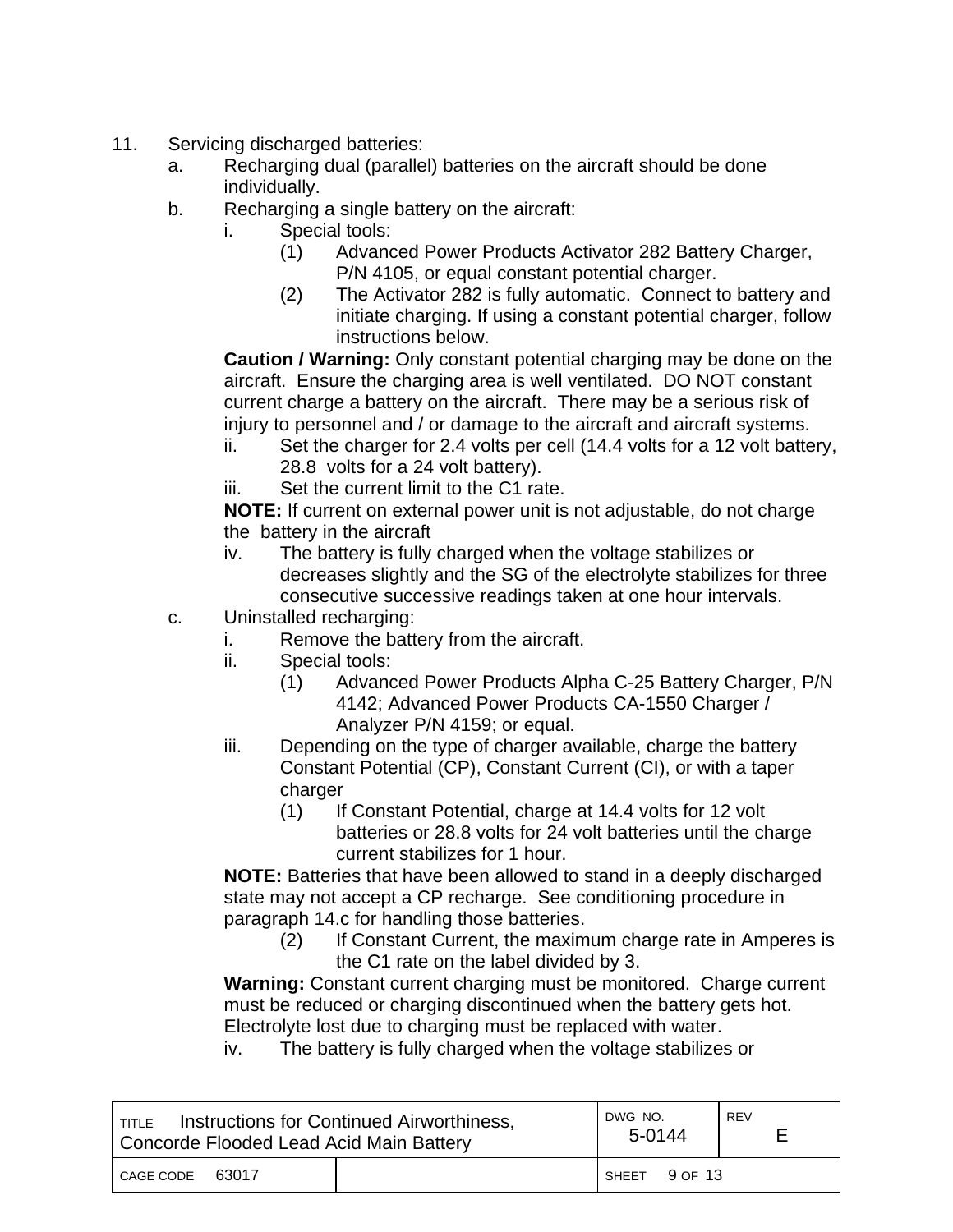decreases slightly and the SG of the electrolyte stabilizes for three consecutive successive readings taken at one hour intervals.

- 12. Replacement / Repair:
	- a. Repairs should be performed only by a Concorde approved battery shop.
	- b. Replacement may be made by removing and installing a new battery in accordance with the instructions in this supplement.
- 13. Facilities:
	- a. Flooded lead-acid batteries must be serviced in a shop designated for lead-acid servicing.
- 14. Storage Limitations:
	- a. Batteries should be stored in a cool and dry place.
	- b. Dry charged batteries may be stored for an indefinite period prior to activation.
	- c. After activation,
		- i. For maximum battery life, boost charge when open circuit voltage is below 25.0 volts for 24 volt batteries and 12.5 volts for 12 volt batteries.
		- ii. Batteries that have not been recharged when stored for long periods are to be conditioned (14.e) and tested (9.b.ii) before being placed in service.
	- d. Boost charging procedure:
		- i. Special tools:
			- (1) Advanced Power Products Alpha C-25 Battery Charger, P/N 4142; Advanced Power Products Activator 282 Battery Charger, P/N 4105; Advanced Power Products CA-1550 Charger / Analyzer, P/N 4159; or equal.
		- ii. Depending on the type of charger available, charge the battery Constant Potential (CP). Charge at 14.4 volts for 12 volt batteries or 28.8 volts for 24 volt batteries until the charge current stabilizes for 1 hour.
	- e. Conditioning procedure:

 **Warning:** The battery must be removed from the aircraft prior to performing a conditioning charge.

- i. Special tools:
	- (1) Advanced Power Products Beta D-50 Aircraft Battery Analyzer P/N 4126 or equal.
	- (2) Advanced Power Products Alpha C-25 Battery Charger P/N 4142 or equal.
- ii. Procedure:
	- (1) Discharge the battery at the C1 rate to an end point voltage of 9 volts for 12 volt batteries and 18 volts for 24 volt

| <b>TITLE</b> Instructions for Continued Airworthiness,<br>Concorde Flooded Lead Acid Main Battery |  | DWG NO.<br>5-0144 | REV |
|---------------------------------------------------------------------------------------------------|--|-------------------|-----|
| 63017<br>CAGE CODE                                                                                |  | 10 OF 13<br>SHFFT |     |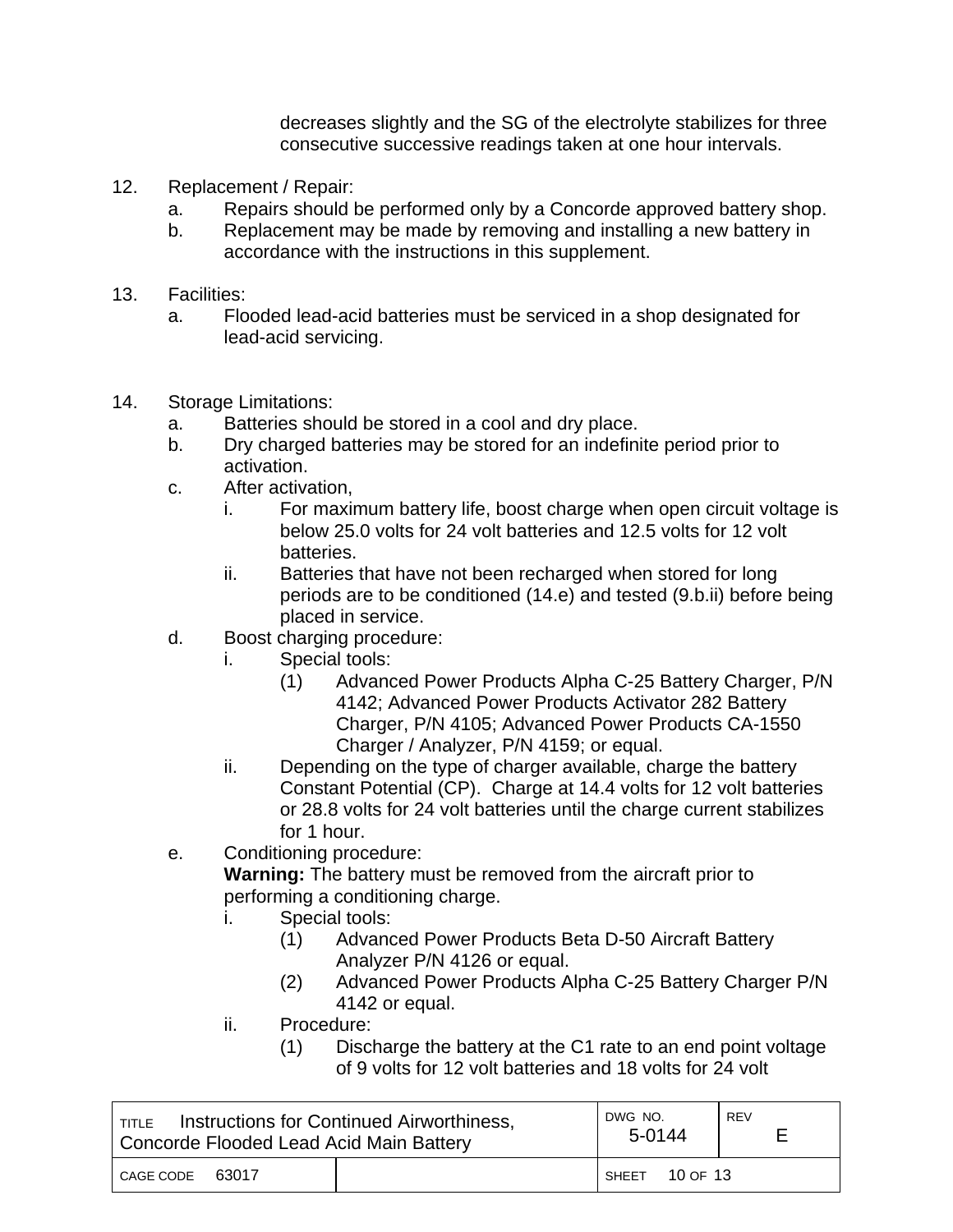batteries.

(2) Constant current charge at 1 /10 of the C1 rate for 16 hours. **WARNING: This procedure may damage the battery if performed on a repetitive basis.**

- (3) Adjust the electrolyte level by adding approved water only.
- (4) Allow the battery to cool down for 8 hours.
- (5) Test the battery following the inspection procedure (9.b.ii).
- 15. Disposal:
	- a. Batteries contain lead, sulfuric acid, and other hazardous materials.
	- b. Lead acid batteries are recyclable.

 **CAUTION:** Some aircraft batteries are encased in aluminum containers. These containers must be removed prior to recycling.

c. Dispose of all spent batteries in accordance with local laws and regulations. See battery Material Safety Data Sheet (MSDS) for additional information.

| Instructions for Continued Airworthiness,<br><b>TITLE</b><br>Concorde Flooded Lead Acid Main Battery |  | DWG NO.<br>5-0144 | REV |
|------------------------------------------------------------------------------------------------------|--|-------------------|-----|
| CAGE CODE<br>63017                                                                                   |  | SHEET 11 OF 13    |     |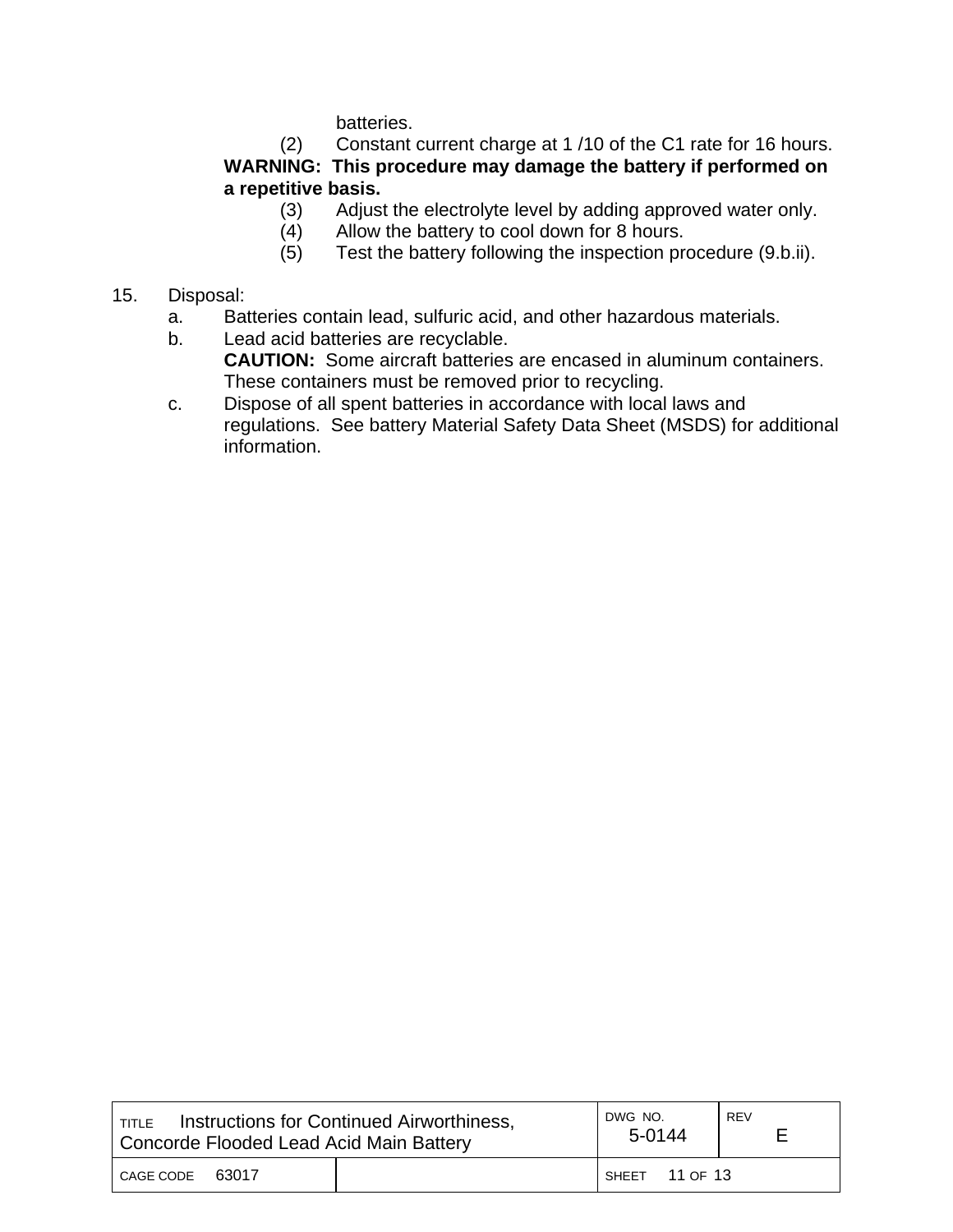©Concorde Battery Corporation 2005

| Instructions for Continued Airworthiness,<br>TITLE<br>Concorde Flooded Lead Acid Main Battery |  | DWG NO.<br>5-0144 | REV |
|-----------------------------------------------------------------------------------------------|--|-------------------|-----|
| CAGE CODE<br>63017                                                                            |  | SHEET 12 OF 13    |     |